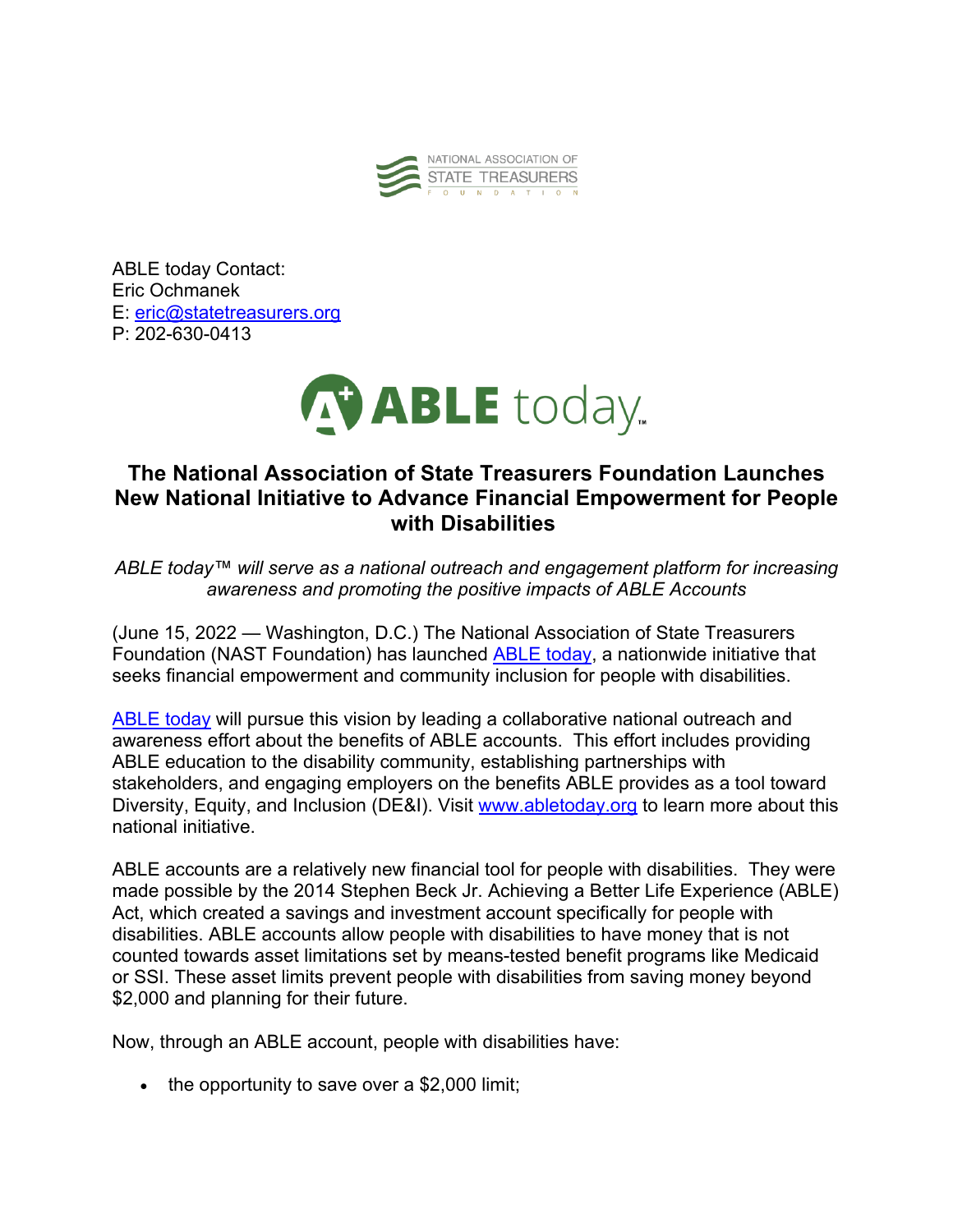- the ability to accumulate wealth without jeopardizing eligibility for benefit programs;
- the option to finally save for a down payment on a home;
- the choice to work more and save more income; and
- the empowerment of changing their financial plan from monthly to yearly.

"ABLE accounts are one of the most impactful public policies for people with disabilities since the Americans with Disabilities Act (ADA) of 1990. With this new initiative, the NAST Foundation is demonstrating commitment to connecting people with disabilities, their families and caregivers to these powerful financial tools. Coordinating a national campaign with ABLE Programs and national partners will support the increase in awareness of these game changing accounts," said **NAST Foundation Chair and Connecticut State Treasurer, Shawn Wooden**.

**Catherine Beck, disability advocate and wife of the late Stephen Beck Jr.**, added, "Our family applauds the advocacy work that led up to the passage of the landmark ABLE Act, and the incredible work being done by the NAST Foundation and all ABLE programs on a daily basis. The ABLE program has been life-changing for our daughter, Natalie, to save for her future just like our family does for her sister. We are honored to be part of ABLE today and firmly believe this is the next big chapter in the ABLE journey to expand awareness, outreach and education to people with disabilities and their families."

Jointly with the NAST Foundation in March 2022, the Wells Fargo Foundation announced Wells Fargo's founding philanthropic support for ABLE today. "Wells Fargo is committed to empowering people with disabilities to prepare for more independent, secure futures," said **Bonnie Wallace, head of Financial Health Philanthropy for the Wells Fargo Foundation**. ABLE today will connect more people with this vital financial tool, and we are proud to be the initiative's founding supporter."

"The NAST Foundation is passionate and enthusiastic to be leading a first of its kind, coordinated national campaign alongside our ABLE Program members to increase awareness of these impactful accounts and foster the opportunity for people with disabilities to save and invest in their future. ABLE today will expand on disability advocacy work through engagement and outreach on how ABLE accounts can serve as a financial empowerment choice for people with disabilities," said the **NAST Foundation's ABLE today Director Eric Ochmanek**.

###

## About the NAST Foundation

In 2000, the National Association of State Treasurers (NAST) created the NAST Foundation to promote and improve the educational initiatives of the association and its members. Foundation supported programs provide for the enhancement of public officials' understanding of the public financial arena and delivered education to the public about personal financial management. For more information, please visit https://nast.org/foundation/ or contact Catherine Seat - catherine@statetreasurers.org.